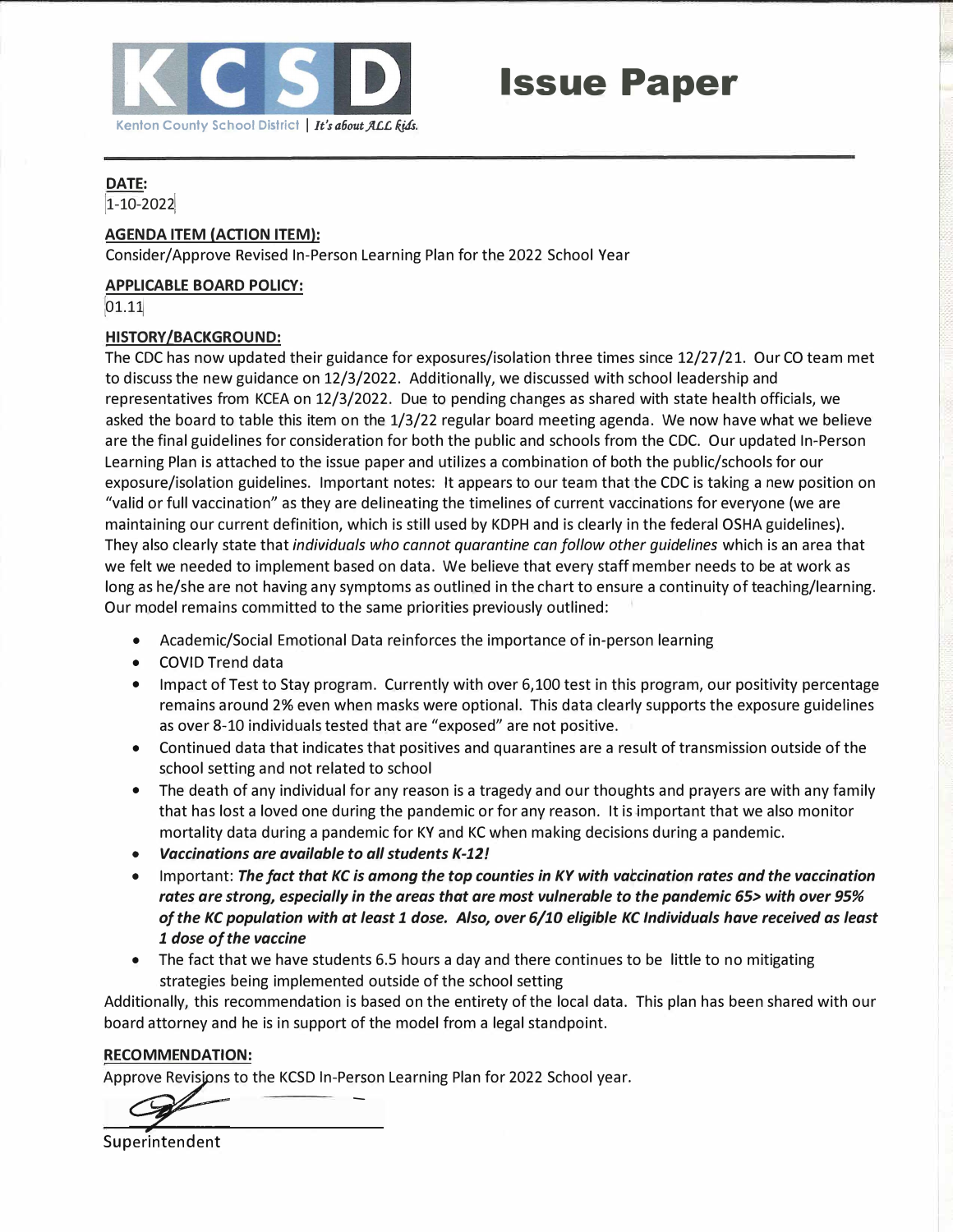## **Kenton County School District** Kenton County School District<br>2021-22 Plan for Safe Return to In-Person Instruction KCSD

The Kenton County School District (KCSD) is committed to in-person classes daily for the 2021-22 school year. As a result of this commitment, we will not close in-person instruction unless required/mandated to do so by the Department of *Public Health, the Local Health Department and/or the Governor.* This plan is developed to provide guidance for the safe return to in-person learning for the 2021-2022 school year based on the recommendations and requirements of medical health professionals. Thank you in advance for your continued support and dedication to our school district and our kids.

#### **Guiding Principles**

- Honor and safeguard the health and safety of students and staff
- Maintain fidelity of instruction ensuring standards are taught and mastered by all students
- Support the social-emotional learning and teaching needs of students and staff
- Recognize circumstances may arise that will need to be accommodated
- Communicating effectively with all stakeholders

#### **Instructional Models**

KCSD is committed to in-person classes during the 2021-2022 school year for all students. However, we understand that some of our families may consider a virtual option. As a result, parents/guardians can select the district virtual school program for their K-12 child. *It is important to note that this program is completely on line*, however, student progress will still be monitored and assistance will be provided by the local school. Families interested in the virtual program should visit the district website or contact your local school for more information. *Also, the district will provide synchronous* learning for students who are required to isolate/quarantine during the school year by a medical professional or district *staff.* Students engaged in internships, work based learning experiences, dual credit, etc. will be required to follow the safety expectations of those organizations.

#### **Guidance and Safety Expectations for In-Person Learning**

*The safety and well-being of our students, staf and community is our number one priority.* We strongly believe that all students having access to in-person learning daily is essential to the academic and social/emotional well-being of our kids. The following recommendations are made to ensure we can continue in-person learning with a sense of normalcy during the 2021-2022 school year:

- We recommend that all of TEAM KENTON and our extended family receive the COVID vaccination (we understand and respect that this is an individual/family choice but it is important to note that students/staff who are vaccinated do not have to quarantine unless they become symptomatic).
- Effective November 3, 2021, masks are recommended for everyone inside school buildings. Masks are required on all school buses per federal order. Beginning November 22, 2021 all KCSD students, staff, and visitors will have the option to wear masks.
	- Exemptions for wearing mask:
		- Medical exemption
		- Children who are under age 2;
		- Any person who is sleeping or unconscious, or who cannot otherwise remove the face covering on their own;
		- Any person with disability, or a physical or mental impairment, that prevents them from safely wearing a face covering;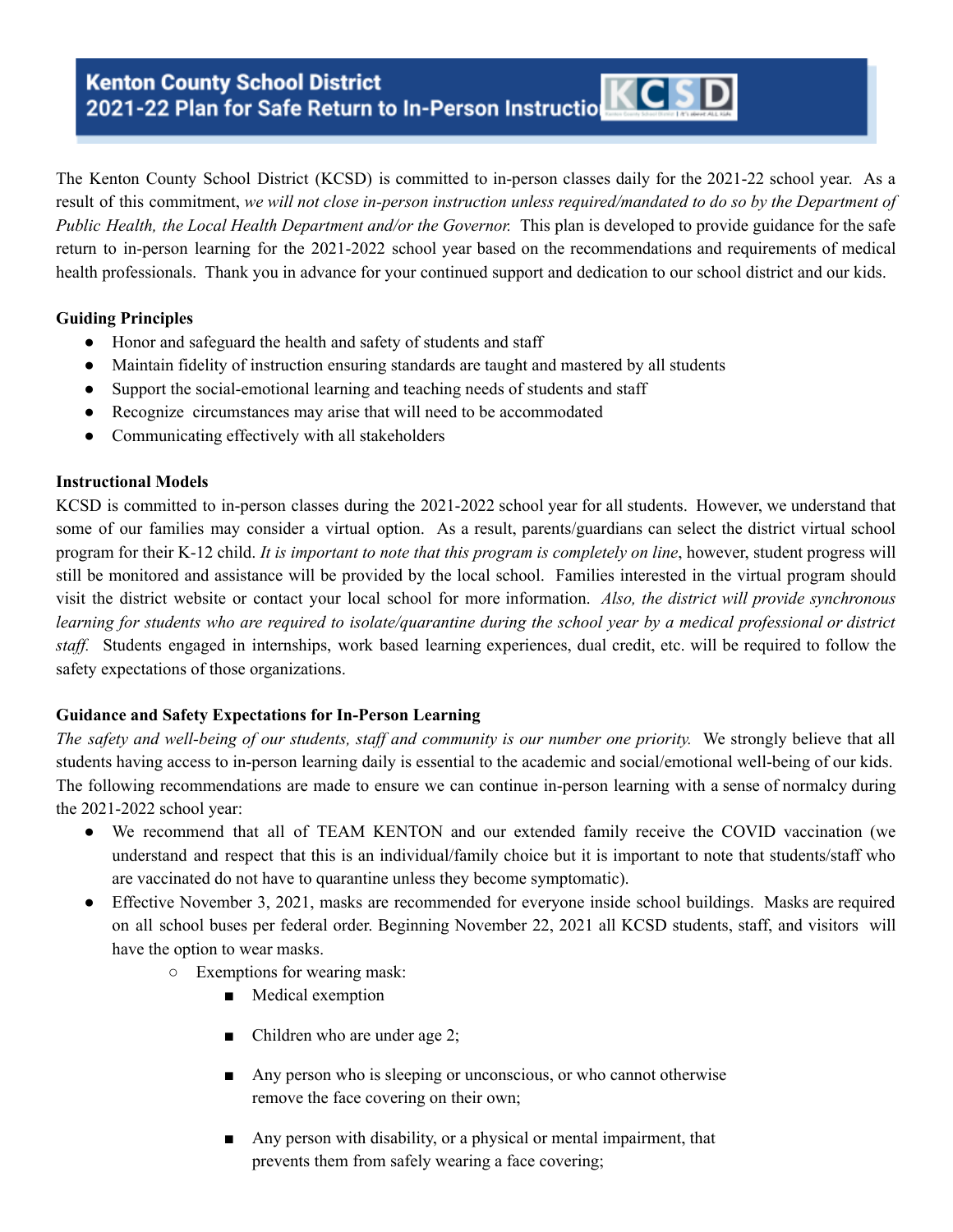#### • Frequent Handwashing

## **Kenton County School District** Kenton County School District<br>2021-22 Plan for Safe Return to In-Person Instruction KCSD

- Any person who is deaf or hard of hearing and is actively communicating, or any person who is actively communicating with someone who is deaf or hard of hearing, and is able to maintain a safe distance of six feet from all individuals who are not members of that person's household;
- Any person engaged in work that a state or federal regulator has concluded would make wearing a face covering a risk to their health or safety;
- Any person who is seated and actively consuming food or beverage;
- Any person who is obtaining a service that requires temporary removal of the face covering in order to perform the service;
- Any person who is required to temporarily remove their face covering to confirm their identity or for security or screening purposes;
- Any person who is giving a speech or broadcast to an audience and is able to maintain a safe distance of at least six feet from all individuals who are not members of the person's household;
- Any person who is in a swimming pool or other body of water indoors;
- Any person who is actively engaged in exercise while indoors in the settings described in this Order;
- Any person who is engaged in a lawful activity where federal or state law prohibits wearing a face covering.
- Any person who is in an enclosed room and no other individuals are located inside the enclosed room, other than individuals who are members of the person's household.
- We recommend distance of 3 feet for students and 6 feet for staff to students when possible *without changing the schedule or physical use of space in the school.* An example is to try to spread desks out as far as possible in each class. This recommendation should not prevent student group work, other instructional activities, having students at cap size in classes or eating and socialization during lunch. Student interaction is also essential to the well-being of our students. Students masked and at least three feet apart are not required to quarantine.
- We recommend turning desks to face the same direction as much as possible.
- Nonessential visitors, and volunteers should be limited.

### **Additionally, the following safety prevention strategies will be implemented:**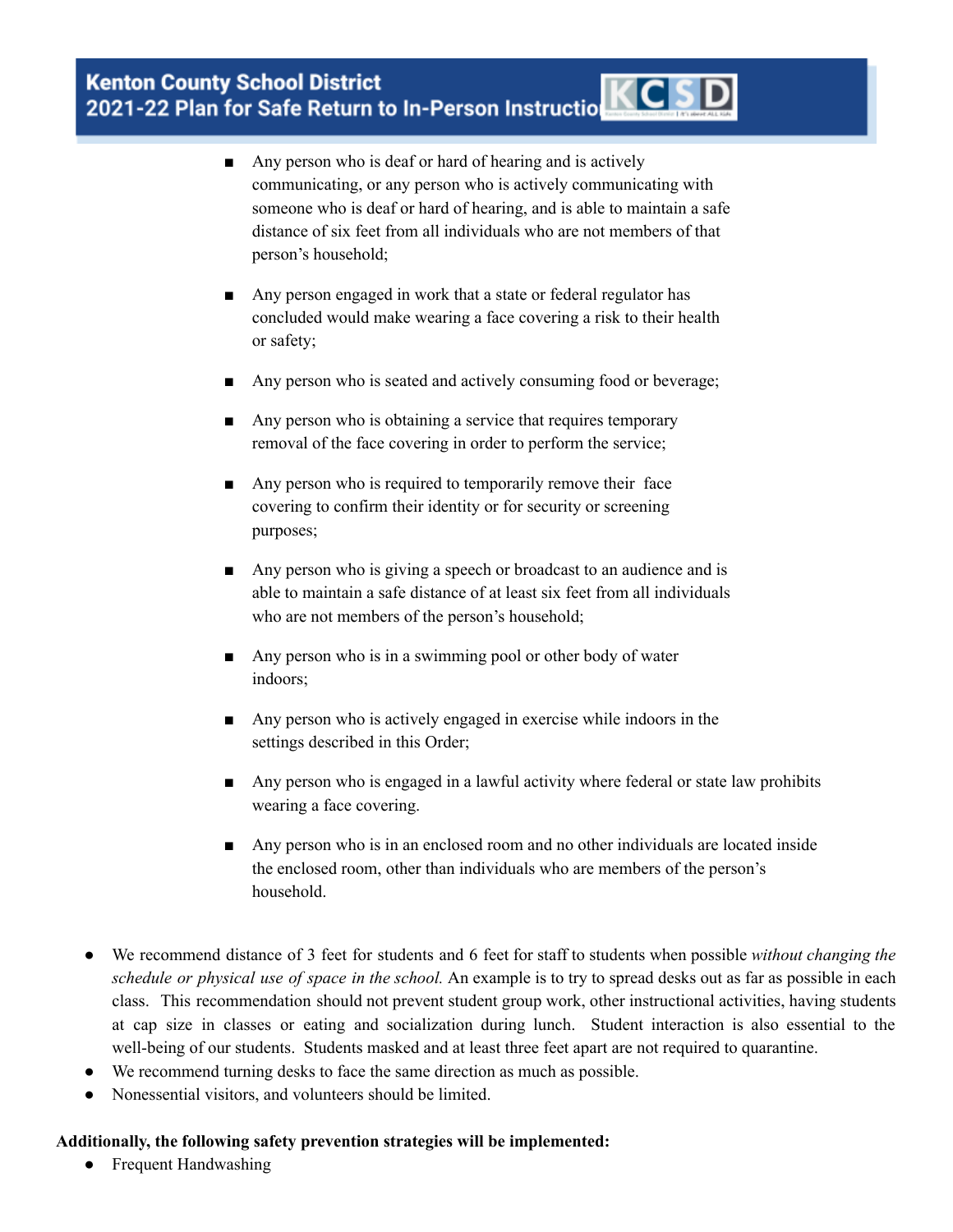- Cleaning and Maintaining Healthy Facilities
- Isolation of students/staff at school who have a fever and/or symptoms of COVID including:
	- Fever or feeling feverish (e.g., chills, sweating)
	- New Cough
	- Difficulty Breathing
	- Sore Throat
	- Muscle aches or body aches
	- Vomiting or diarrhea
	- New loss of taste or smell
		- *■ Individuals with any of these symptoms should stay home and be tested for COVID*
		- *■ It is expected that all staf and students report a positive COVID case immediately to their administration.*
		- *■ It is expected that the school health professional and administration work collaboratively to consider other factors before sending a student or staf member home.*
- COVID Testing (Testing may be done internally or through a referral to a testing facility to assist with the student/staff member staying in school and/or returning to school as soon as possible if he/she has symptoms or is required to quarantine. All testing will be voluntary)
- Unvaccinated individuals who are exposed to COVID are required to be quarantined (a Exposure or close contact to a COVID-19 positive person is someone who was within 6 feet of an infected a COVID-19 positive person for a cumulative total of 15 minutes within a 24 hour period while the person was considered contagious
	- Seating charts will be maintained for contact tracing

*○ Fully vaccinated individuals DO NOT need to quarantine unless they have symptoms*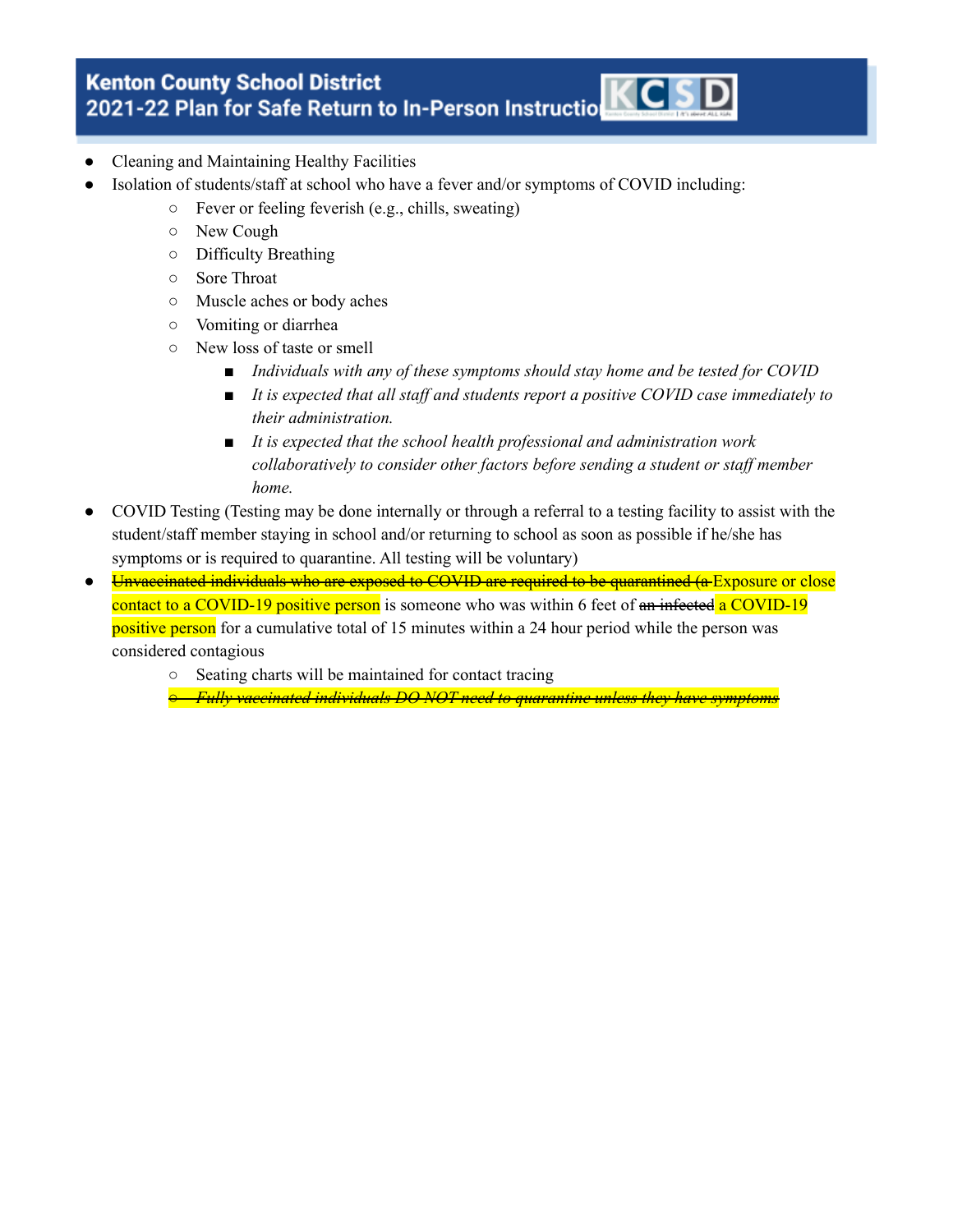## **KCSD COVID-19 Exposure/Isolation Guidelines**

### **Updated January 10, 2022 (All Staff/Students)**

| <b>If You Test Positive for COVID-19 (Isolate)</b><br><b>Everyone, regardless of vaccination status:</b>                                                                                                                                                                                                                                                     | Stay home for 5 days. Day 0 is the day symptoms began<br>or the day of the positive test)<br>If you have no symptoms or your symptoms are<br>resolving after 5 days (Fever Free for 24 hours without<br>medication), you can return to work/school but you<br>must wear a mask for 5 additional days (Individuals<br>with medical mask waivers are required to enter the<br>Test to Stay Program upon return after the 5 day<br>isolation or stay home for the full 10 days) (Includes<br>Co/Extra-Curricular Activities. Students/Staff must<br>isolate as much as possible during lunch)                                                                                                                                                                                                                 |
|--------------------------------------------------------------------------------------------------------------------------------------------------------------------------------------------------------------------------------------------------------------------------------------------------------------------------------------------------------------|------------------------------------------------------------------------------------------------------------------------------------------------------------------------------------------------------------------------------------------------------------------------------------------------------------------------------------------------------------------------------------------------------------------------------------------------------------------------------------------------------------------------------------------------------------------------------------------------------------------------------------------------------------------------------------------------------------------------------------------------------------------------------------------------------------|
| <b>If You Were Exposed to Someone with COVID-19</b><br><b>(Fully Vaccinated)</b><br>If you:<br>-Have received both vaccinations of the Pfizer or<br>Moderna and 14 days has occurred from last<br>vaccination or the J&J vaccination and 14 days from<br>the vaccination<br>-Persons who have documented COVID positive in the<br>3 months prior to exposure | No quarantine required<br>(Requirement for all: If you have or develop symptoms, stay<br>home, take a COVID test, and know the results to determine<br><i>vour return to school/work)</i>                                                                                                                                                                                                                                                                                                                                                                                                                                                                                                                                                                                                                  |
| <b>If You Were Exposed to Someone with COVID-19</b><br>(Not Fully Vaccinated/Unvaccinated)                                                                                                                                                                                                                                                                   | <b>Options</b><br>Wear a mask for 10 days<br>Enter current Test to Stay Program which also requires<br>a mask (Individuals participating in school related<br>activities without a mask and individuals with medical<br>mask waivers are required to enter the Test to Stay<br>Program)<br><b>Staff Only</b><br>Utilize Sick/Personal Days for quarantine period-10 days<br><b>Students Only</b><br>Stay Home for 5 days. Continue to wear mask around others for<br>an 5 additional days or stay home for a full 10 days.<br>(Requirement for all: If you have or develop symptoms, stay<br>home, take a COVID test, and know the results to determine<br><i>vour return to school/work)</i><br>(Additional exposures during the period masking is utilized<br>requires an additional 10 days of masking) |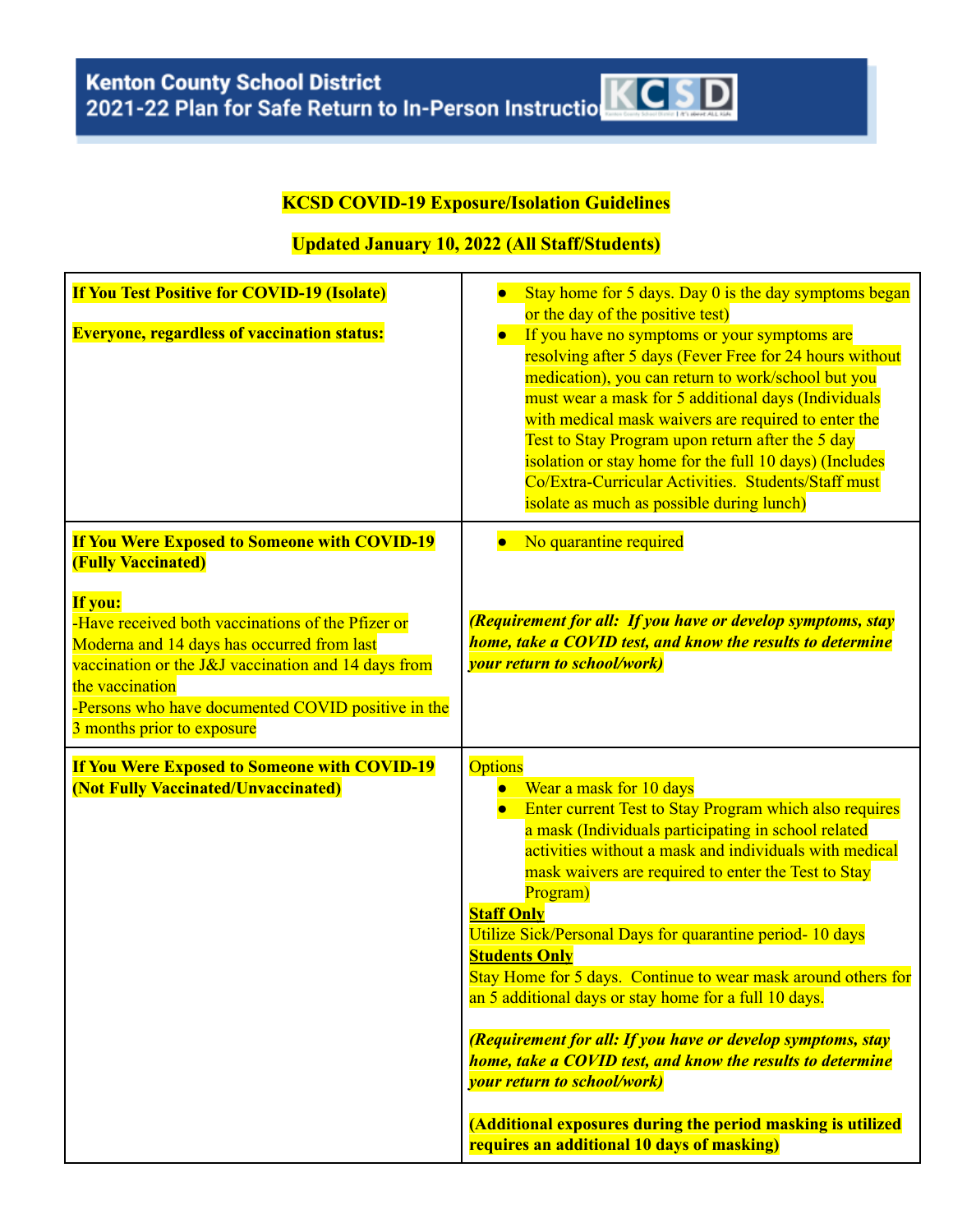#### **District Transportation**

- Required by the Center for Disease Control Order, clarified by the Kentucky Department of Education on 7/19/21: All students must wear masks on school buses at all times.
- Distancing of 3 feet is recommended if possible without interfering with bus routing.
- A driver does not need to wear a mask if they are the only person on the bus.
- Per KY Department of Public Health Updated Guidance for K-12 School Operations for In-Person Learning, in settings where universal masking is in place individuals do not need to quarantine following exposure. The KCSD will no longer be notifying families of possible exposure to COVID-19 that occur on the bus.

#### **Human Resources**

With KCSD's commitment to in-person classes for the 2021-22 school year and our focus on safety and well-being of all staff and students, staff are expected to report to work and perform assigned duties while following the guidelines and guidance provided. However, if a staff member is exhibiting symptoms of COVID-19 or other illness, the employee is expected to stay home and utilize existing leave balances if they are not well enough to telework, or in a position where telework is possible.

Should an employee be quarantined/isolated, some, but not all employee types may be eligible for telework depending upon the availability as determined by the immediate supervisor. After consultation with their supervisor, employees eligible for telework will be expected to do so while in quarantine/isolation unless they cannot perform their duties per KCSD Sick Leave Policies. Those able to work from home must have the technology and resources necessary to effectively perform their position, must fulfill their regular scheduled hours and days, and must be available for contact by any District stakeholder as needed throughout normal work hours. School Administrative Assistants will enter a "vacancy" in Frontline for teleworking employees if a sub is needed to be present in the classroom while the employee is attending class virtually. If, at any point, an employee becomes too ill to perform their duties, telework can be stopped and the employee can use their available leave balances.

Positions that will not be eligible for telework include, but are not limited to:

- Bus Drivers/Monitors
- Student Nutrition Workers
- Lunchroom Monitors
- Building Operations Support Staff
- Maintenance Staff

In the event an employee is unable to report to work, or telework because of a personal, active COVID-19 infection, the employee shall enter their absence into Frontline (as sick or personal leave initially), and complete the **Staff Questionnaire** (both Health Services and Human Resources will be in contact upon completion). In general, employees' available options to be absent from work (according to policies and regulations) due to COVID-19 infections could be:

- Sick Leave (03.1232 for certified / 03.2232 for classified)
- Personal Days (03.1231 for certified/ 03.2231 for classified)
- KCSD COVID Vaccinated Emergency Leave (not to exceed 10 days annually)
- In some unique circumstances, FMLA could apply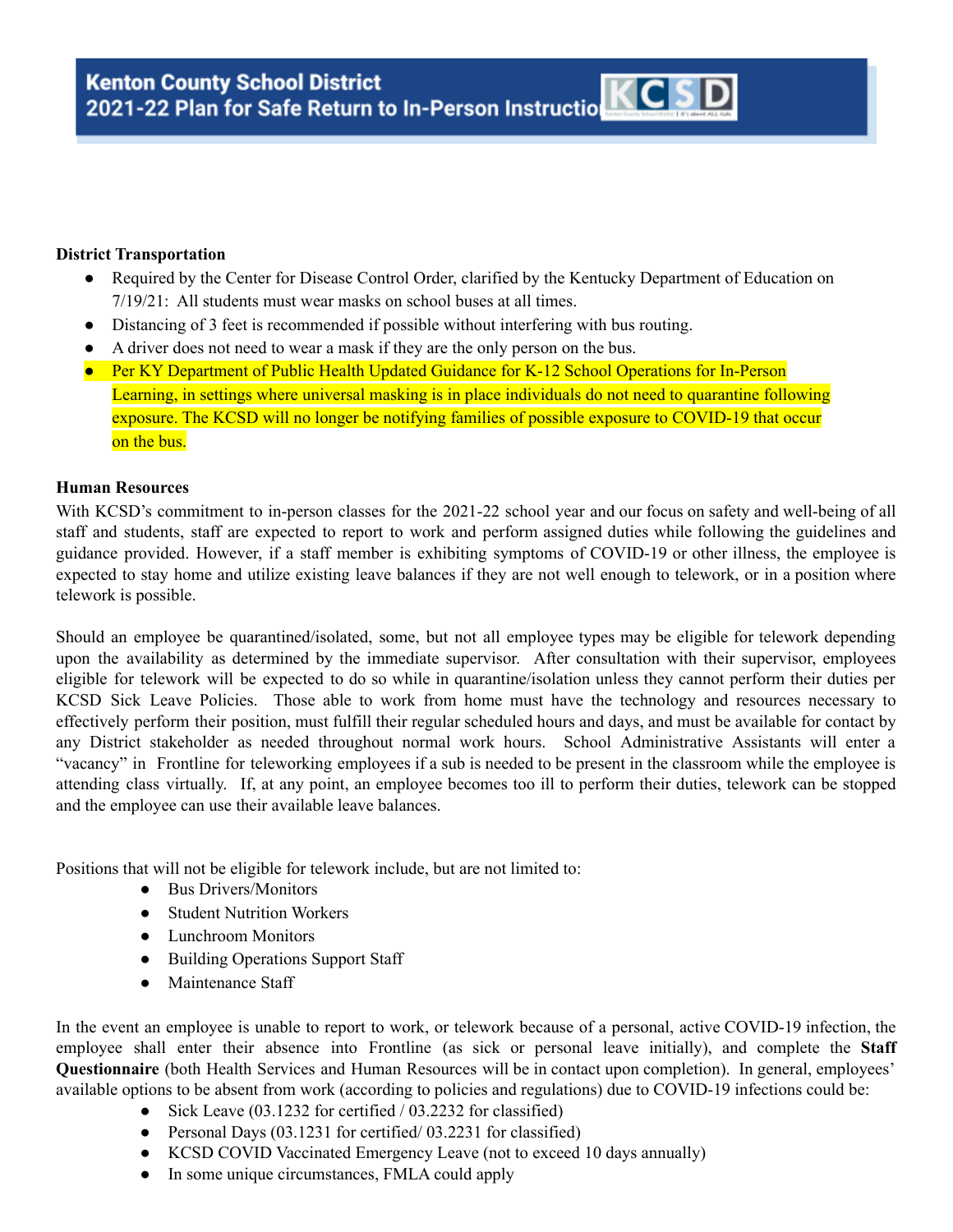If an employee, whose job description does not allow them to telework, has been placed in quarantine/isolation due to COVID-19 **exposure** by a treating medical professional, a public health department, the Department for Public Health, or the Kenton County School District, the employee should:

- Enter sick and/or personal days into Frontline (to secure your substitute, initially)
- Report the quarantine to the supervisor
- Complete the **Staff Questionnaire**
- Documentation of quarantine is required to Human Resources
- Human Resources will be in contact to confirm your available absence day options for the quarantine:
	- Vaccinated employees, who do not have an active COVID-19 infection, will have all quarantine days converted to COVID Emergency Days (702 KAR 1:191E) by Human Resources upon the employee providing documentation of vaccination
		- Note: Vaccinated employees are defined as having received a COVID-19 vaccination prior to the quarantine period, present a statement from a treating medical professional that a disability prevents the employee from taking the COVID-19 vaccine, or is prevented from taking the COVID-19 vaccination based on sincerely held religious belief
	- Unvaccinated employees will utilize accumulated sick or personal days according to policy, unless they are eligible, and choose to participate in the **KCSD Test to Stay** program. Participation in this program could allow staff to avoid most, if not all, quarantine time and use of sick/personal days.
		- Note: Lack of appropriate accumulated leave balances could result in days of unpaid leave.

For additional clarification, please see **[Employee](https://drive.google.com/file/d/1-ots58Mdpclr1MpcqDZ1W-XGTNuaryr0/view?usp=sharing) Decision Matrix**.

#### **COVID Data Tracking:**

**●** The district will continue to monitor data regularly during the 2021-2022 school year to ensure we are making the very best decisions for our students, staff, families and community. Student/Staff COVID positives and quarantine numbers are accessible on the district website under the common clicks tab, just as they were last year. Additionally, the district tracks the following data regularly: KC Transmission Rate, Region 6 Hospitalization Data, and KY Cases by age range. All Data utilized is from the KYCOVID website and/or the local health department.

**Athletics/Extra-Curricular Activities:** All guidance in this document is applicable to athletics/extracurricular activities and athletics governed by KHSAA must follow their requirements.

**Test to Stay:** Test to Stay Program: The Kenton County School District has collaborated with Ethos Laboratories (Newport, KY) to create a COVID-19 testing program. This is a completely voluntary program that is supported by the state, so there is no cost to you or the school district.

- Participation in this program will help us achieve our goals of keeping our kids, staff, families and community safe and our kids in in-person learning.
	- All individuals meeting the Test to Stay criteria and considered to be exposed will be able to enroll in the test to stay program
	- Eligibility for the Test to Stay program includes participants must wear a mask indoors when at school for the entirety of the program, even if all test results are negative